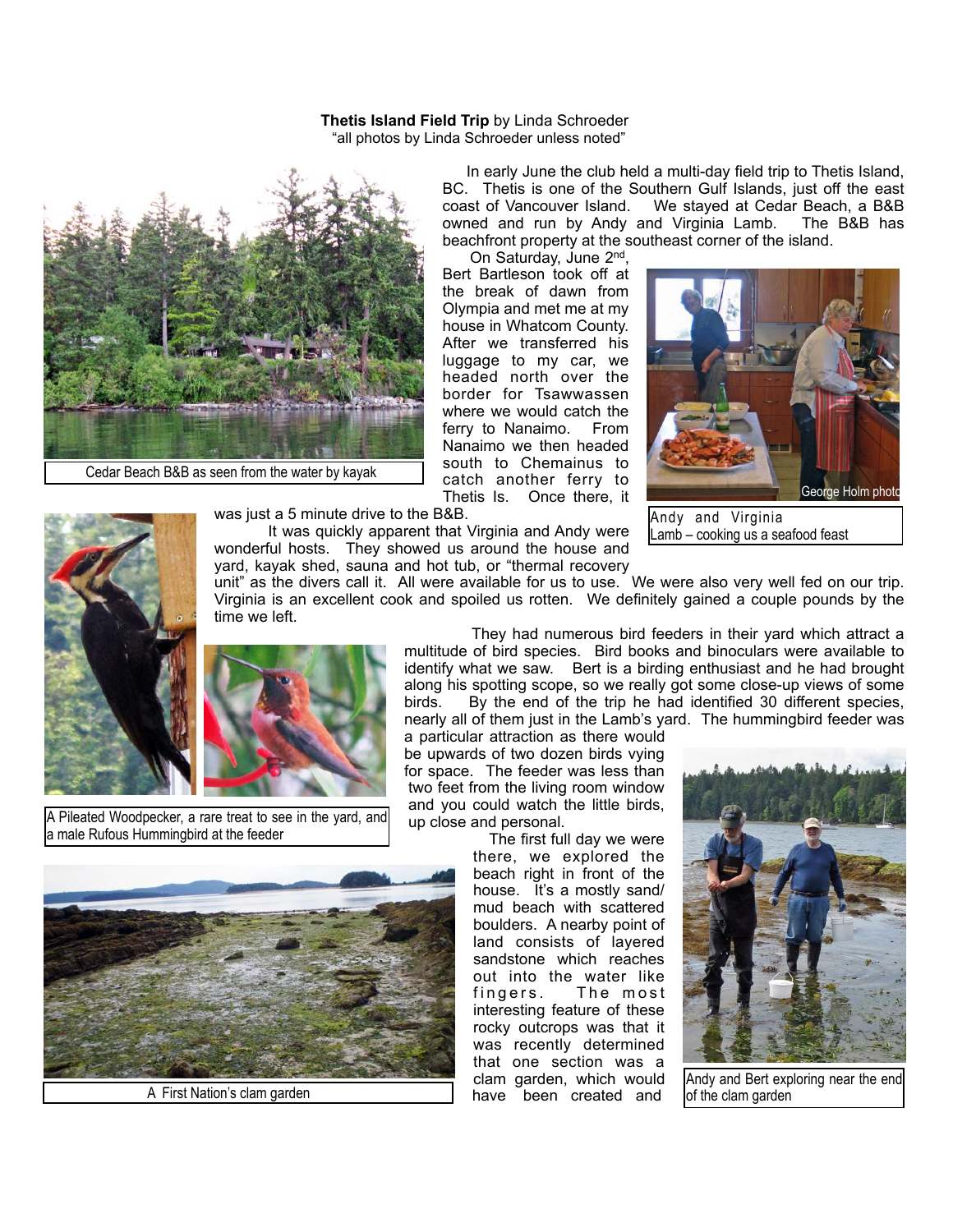

Odostomid snails parasitizing a *Tresus capax*





Howard and Bert digging for live clams, George and Linda in the background



A shore crab seeks its revenge all particular to readed for the beach by a shore crab seeks its revenge but the traditional crack of the mean short crack of the Howard, Zoe, George, Bert, Linda and Irene on Bert for being on Bert for being disturbed!

maintained by the Salish tribes of the area. Clam gardens were very recently rediscovered - this form of mariculture is no longer practiced. One of our own members, Dr. Kirsten Rowell, is part of the group studying the gardens, so it was very interesting to see one for ourselves.

 Andy enthusiastically showed us his beach and would point out particular creatures he frequently found there. His beach is primarily populated by bivalve species, but there were a few gastropods and chitons. The sandstone doesn't provide a very stable surface so there were few barnacles or diverse algae clinging to them to provide good gastropod habitat. We also saw many sea stars, crabs and shrimps, and Andy identified the fish species for us.

 One great find was a live *Tresus capax* (Gould, 1850) which had washed up on top of the sand and whose siphon was parasitized by odostomid snails. The snails are tentatively identified as *Evalea tenuisculpta* (Carpenter, 1864). An article on this relationship was just published two issues ago in *The Dredgings*, Vol. 52 No. 2, pg 3. Bert counted 15 of the snails on the clam's siphon and the majority of them are being sent to those doing the research mentioned in the article.

 On our second day, Bert and I ventured to the north point of the island, called Pilkey Point. This area is made up of large rock outcroppings with a few small sand/mud beaches between the outcroppings. It was the only beach day where we were rained on so we had to deck out in full

rain gear. Fortunately we never got more than some light sprinkles, but it was windy at this spot so the extra layer of rain gear was welcome. The Point was very wave-swept and steep so the mollusk diversity was much less than at the protected cove at the other end of the island. We did find more chitons here, including one we rarely see, *Mopalia sinuata* Carpenter, 1864. Andy came along and went diving off the point. He brought up

some subtidal creatures for us to see. Two of the most interesting species he found were the Heart Crab, *Phyllolithodes papillosus* Brandt, 1848, and a large Rainbow Nudibranch, *Dendronotus iris* (Cooper, 1863).



A Heart Crab Andy brought up during his dive

Shortly after we returned from the

beach on the second day, Irene and Howard Bergh arrived. They are new members and have just joined the club this winter. They had been planning a vacation to Vancouver Island and were excited to be able to join the field trip. While they are interested beachgoers, they are relatively new at identifying what they see and were very excited to learn anything we could teach them. We will look forward to seeing them at future meetings.

For our third beach day we not only had the Berghs along, but George Holm

and Zoe joined us for the day. We returned to the beach in front of the house this day so we

could show them the clam garden and other interesting things we had found. We also had plans to do some clam digging to find live specimens of some of the species we usually only see as dead shells. I was eager to photograph the siphons of these species. Bert and Howard were successful in finding most of them.

 On our last day, after we'd all packed up to leave, we headed for the beach by